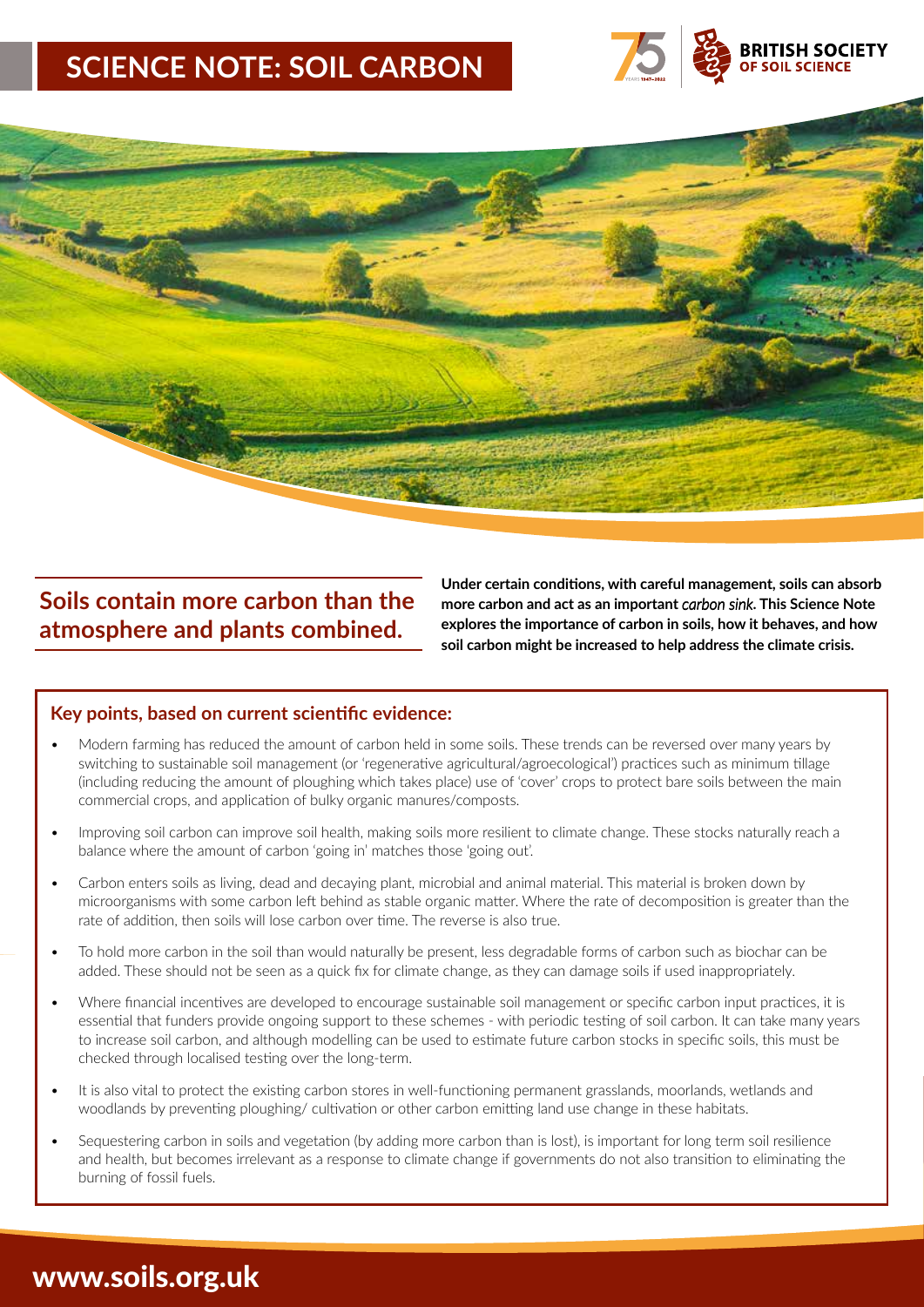

### **Forms of soil carbon, and why it is important**

Although the relative amounts vary over the range of different soil types, carbon is found in two main forms in soils:

- **• Soil organic carbon (SOC)** made up of living and dead components of organisms, including fine plant roots, fungi, microbes and decomposing plants and animal residues, composed of about 60% of the total carbon in UK soils.
- **• Soil inorganic carbon (SIC)** made up of minerals such as chalk. SIC is generally more stable than SOC, making up about 40% of total carbon in UK soil.

Within soil ecosystems there is a constant exchange of carbon between SOC and the atmosphere, and these interactions and transformations are part of the natural carbon cycle. SIC contents also vary but are much less relevant to the soil carbon cycle, and the focus of sustainable soil management is to maintain or increase SOC levels. These vary enormously (e.g. between soils under woodland or cultivated farmland and between peat soils or sandy mineral soils) but are typically <5% in most UK arable soils.

SOC has a profound influence on soil properties and functions. In general, a soil with a greater SOC content has a more stable structure, can absorb/retain more water, is less prone to erosion, has greater biological activity and better nutrient supply characteristics, when compared to the same soil with a smaller SOC content.

## **The potential for long-term storage of carbon in soils ('sequestration')**

The largest stocks of soil carbon are found in peaty nonagricultural soils such as semi-natural grasslands, moorlands, peat bogs, woodlands and wetlands - as well as uncultivated permanent pastures. **It is important to protect these stores.** Significant long-term land use change such as conversion of cropped land to grass or woodland (on the right soils) has by far the biggest impact on SOC but is unrealistic as an option due to the continued need for these soils to produce food crops.

Common agricultural practices have meant that ploughed soils have lost some of the SOC that would have been present in the original uncultivated soil. SOC levels in these soils can be increased by either increasing inputs (e.g. from crop residues or use of cover crops and organic materials such as compost/ animal manure) or decreasing outputs (e.g. by reducing tillage – the amount of ploughing undertaken). However, to be effective, these changes need to be continually sustained.

Changes in SOC are generally slow to occur and difficult to measure accurately. Positive changes in soil management, or 'regenerative agricultural/agroecological' practices, can cause SOC to increase over a period of decades until a new balance between carbon additions and carbon losses is achieved.

This balance will vary according to land use, soil type, soil management and climate. However, the quantity of carbon that can be stored in any soil is limited. This means that relatively large annual rates of carbon accumulation in the early years of sustainable management cannot be maintained indefinitely and rates will eventually reach zero as carbon losses match carbon inputs, keeping the carbon balance at its new (higher) level.

Carbon sequestration is also reversible and can have unintended consequences as, for example, long-term application of organic matter can lead to excess nutrient supply and damage the quality of rivers, lakes and coastal waters. Land use changes, such as creating new wetlands and woodlands, may also result in deforestation and cultivation elsewhere to grow the food that is not produced in land set aside for the carbon sequestration project i.e. 'displacement'. Furthermore, soil carbon increases cannot provide the single answer to climate change mitigation.

Soil carbon sequestration offers a useful tool in global efforts to tackle greenhouse gas (GHG) emissions, but the slow rate of change, the ease of reversibility in any soil carbon gains and the relatively small amounts that can be sequestered present significant challenges. It has been estimated that implementation of even the most extreme land use changes would only account for 2-3% of current (2019) UK GHG emissions.

A focus on soil carbon should not be seen as a 'quick fix' for climate change. However, maintaining or enhancing SOC levels can deliver a range of benefits for soil quality and functioning which can make soils more resilient to the impacts of climate change, such as the ability to cope with droughts and floods.

Despite limitations, the potential to store additional carbon in agricultural soils is leading to the development of schemes to pay farmers to adopt sustainable soil management practices. Soilfocussed schemes do not yet exist in the UK, but equivalents have been running in Australia and Canada for a number of years and the European Commission's Carbon Farming Initiative is due in 2021. Differences in the way protocols and carbon markets estimate sequestration make it difficult to be confident that climate benefits have actually been achieved and the costs associated with direct measurement of soil carbon make it impractical as a long-term monitoring option, leading to the widespread use of 'virtual models' in carbon schemes, rather than analysis of particular initiatives. It is essential that the validity of those models is checked through periodic field sampling and testing to confirm that soil carbon gains are genuine.

# www.soils.org.uk